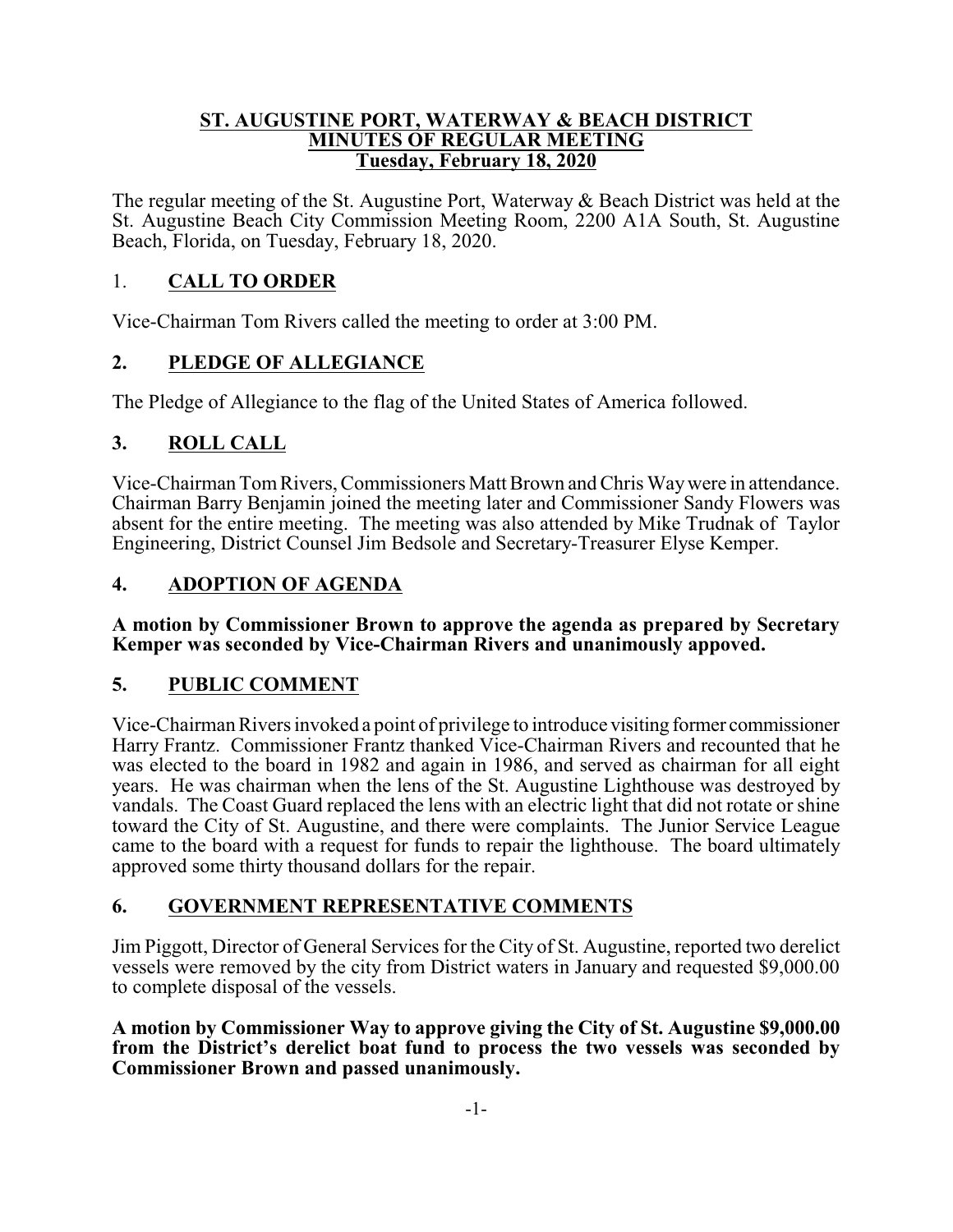Mr. Piggott also reported the city has already turned in its grant application to the Florida Inland Navigation District for the next cycle of Salt Run dredging.

Vice-Chairman Rivers asked why a derelict boat was left on the ground without a trailer in the Vilano Boat Ramp parking lot.

Officer Josh Underwood, St. Johns CountySheriff's Office Marine Unit, addressed the board and said the boat had been tied to a floating dock at the boat ramp and abandoned. Afterwards, the boat sank. Rather than allow the vessel to stop traffic at the ramp, authorities decided to pull it from the water and leave it on the side of the ramp parking area until it can be removed and destroyed. Officer Underwood said the boat's registration records indicate it had been sold to a scrap company and that an investigation is continuing.

Officer Underwood continued, reporting that last month his agency performed 18 inspections, issuing 2 citations and 9 warnings. He said the Coast Guard's aids-to-navigation repair vessel will be out of commission until at least August, 2020, and that a notice to mariners has been posted on the USCG website. He also asked the board to consider installing lights on the end of the Vilano Boat Ramp jetty because at high tide, the jetty is submerged and invisible to boaters. Vice-Chairman Rivers asked Officer Underwood to obtain some cost estimates for the work. Commissioners Way and Brown also expressed support. The board directed Mr. Trudnak to look at the cost and report to the board.

Chairman Benjamin arrived at this point in the meeting.

Commissioner Brown asked Officer Underwood how well he thought zip ties would work as locks for marine sanitation devices given the fact they are easily removed. He also asked whether the locks would simply be handed out to boaters or if SJSO intends to apply them to each vessel.

Officer Underwood said the devices are not a perfect solution to the problem of waste dumping by boaters but will have an important effect after they are affixed by SJSO. He said most of the boaters are at marinas and City mooring fields and are therefore required to use the available city pump-out services. Boaters cannot legally remove locks unless they are offshore, so periodic checks of the locks should have a very positive effect.

#### **A motion by Commissioner Brown to spend up to \$200.00 to provide zip-tie style marine sanitation device locks to SJSO was seconded by Chairman Benjamin and passed unanimously.**

Teddy Meyer, St. Johns County Parks and Recreation, reported Butler Park West is now open. He said the plans for renovations at Doug Crane Park have been submitted to the State and he expects the permit for construction will be issued by May 1, 2020. He also reported the parking lot of the Vilano Boat Ramp will be paved soon and that the county expects to do the work in sections so as to avoid closing the ramp during paving.

Officer Joshua Lawrence, FWC, said his agency had been busy in the prior month with boating, fishing and oyster harvesting violations. The local branch of FWC has been notified they will receive a refurbished 29 foot Donzi patrol boat in the near future. He said FWC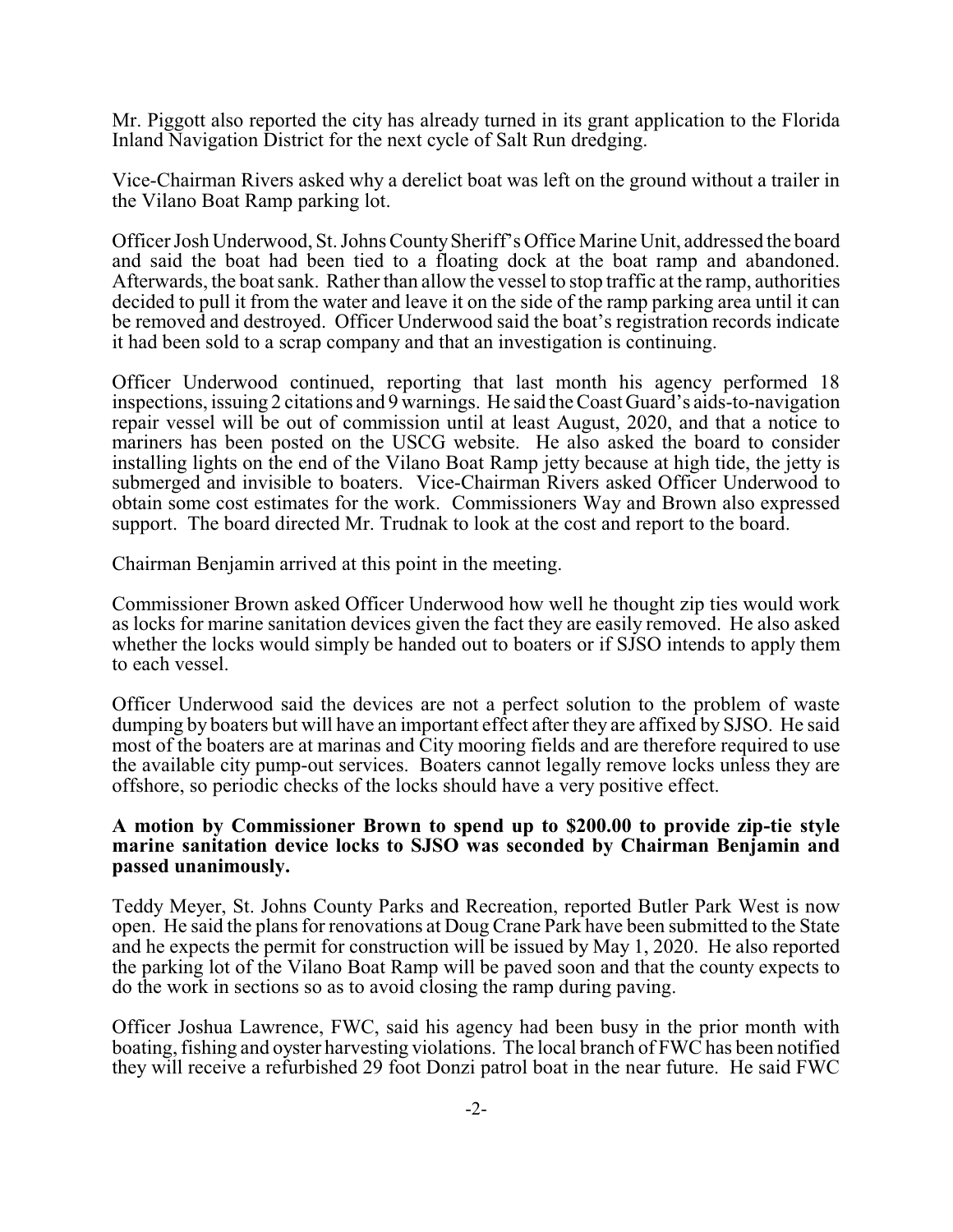would like to keep the vessel at the new Public Safety Dock at the Vilano Ramp with the SJSO and St. Johns County Fire and Rescue boats. FWC intends to request financial help from the District for the new boat lift and Officer Lawrence will return with cost figures when they receive them.

Carl Blow, St. Johns County's representative to the Florida Inland Navigation District, greeted the board and reported the City of St. Augustine had already filed its annual grant application to FIND. He said he will be meeting soon with county officials and expects to address with them issues such as Vilano Beach parking, the Butler Boat Ramp and the Palm Valley boat ramps.

## **7. SECRETARY-TREASURER'S REPORT**

Secretary-Treasurer Kemper delivered the financial report. As of January 31, 2020, the District has spent \$19,369 in committed funds, \$64,817 in operating expenses, and \$4,919 for the Summer Haven River project. As of that date, the District had on deposit \$2,575,357. Additional tax revenues of \$90,962 are expected in Fiscal Year 2019-2020. The board accepted the report without comment.

## **8**. **APPROVAL OF MINUTES**

**A motion by Commissioner Brown to approve the minutes of the regular meeting of January 21, 2020, was seconded by Vice-Chairman Rivers and passed unanimously.**

### **9. ENGINEERING REPORT**

Taylor Engineering had no report this month.

### **10. NEW BUSINESS**

A) Secretary/Treasurer Election

**A motion by Chairman Benjamin to elect Elyse Kemper Secretary-Treasurer was seconded by Vice-Chairman Rivers and passed unanimously.**

#### B) Final presentation - May Street boat ramp

Tabled

### **11. OLD BUSINESS**

### A) Summer Haven Insurance Claim

Mr. Bedsole reported he had spoken to several attorneys and had not yet located a qualified and willing attorney. Mr. Bedsole added the chief librarian of St. Augustine Historical